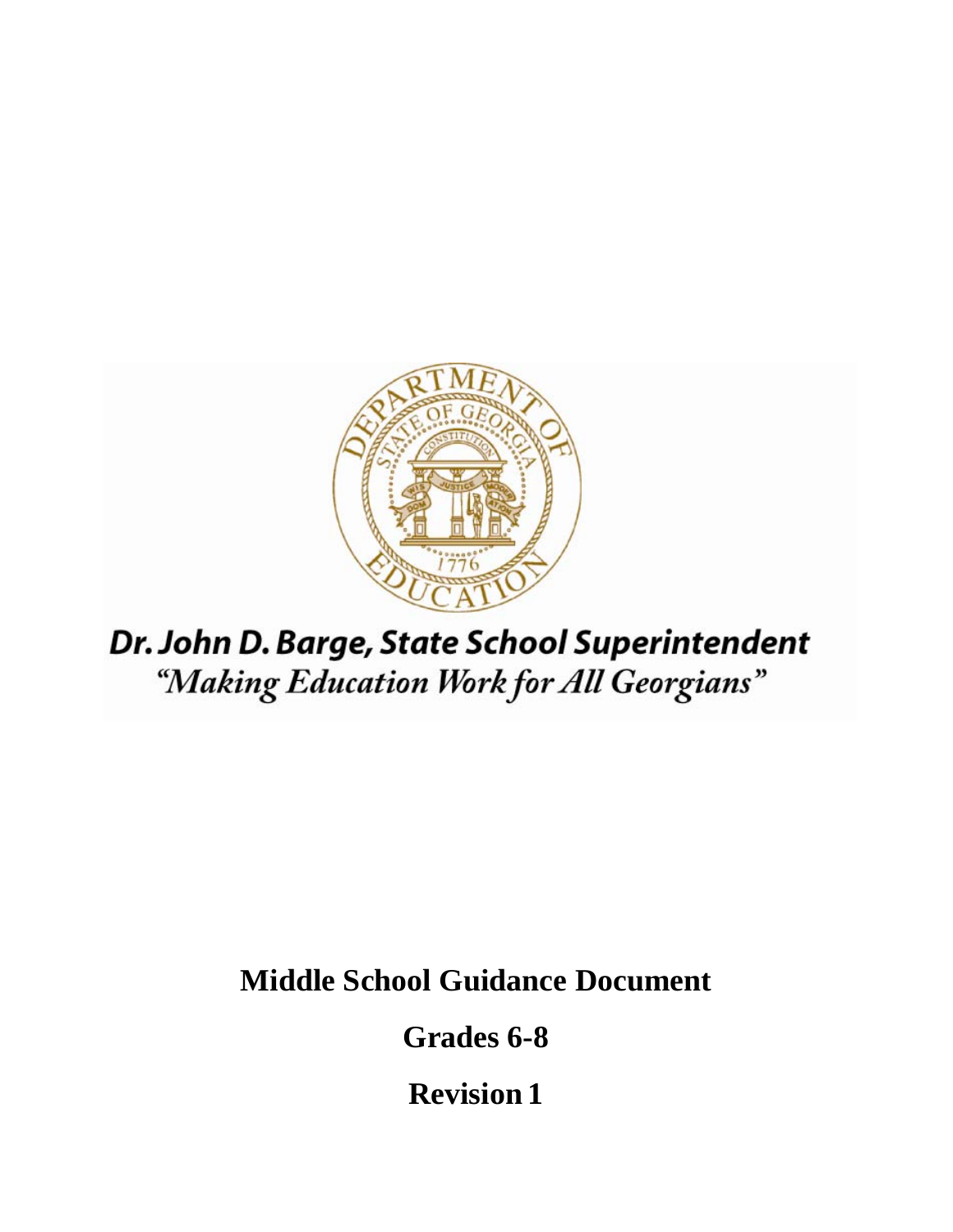# **Revision History**

December, 2012—Initial Release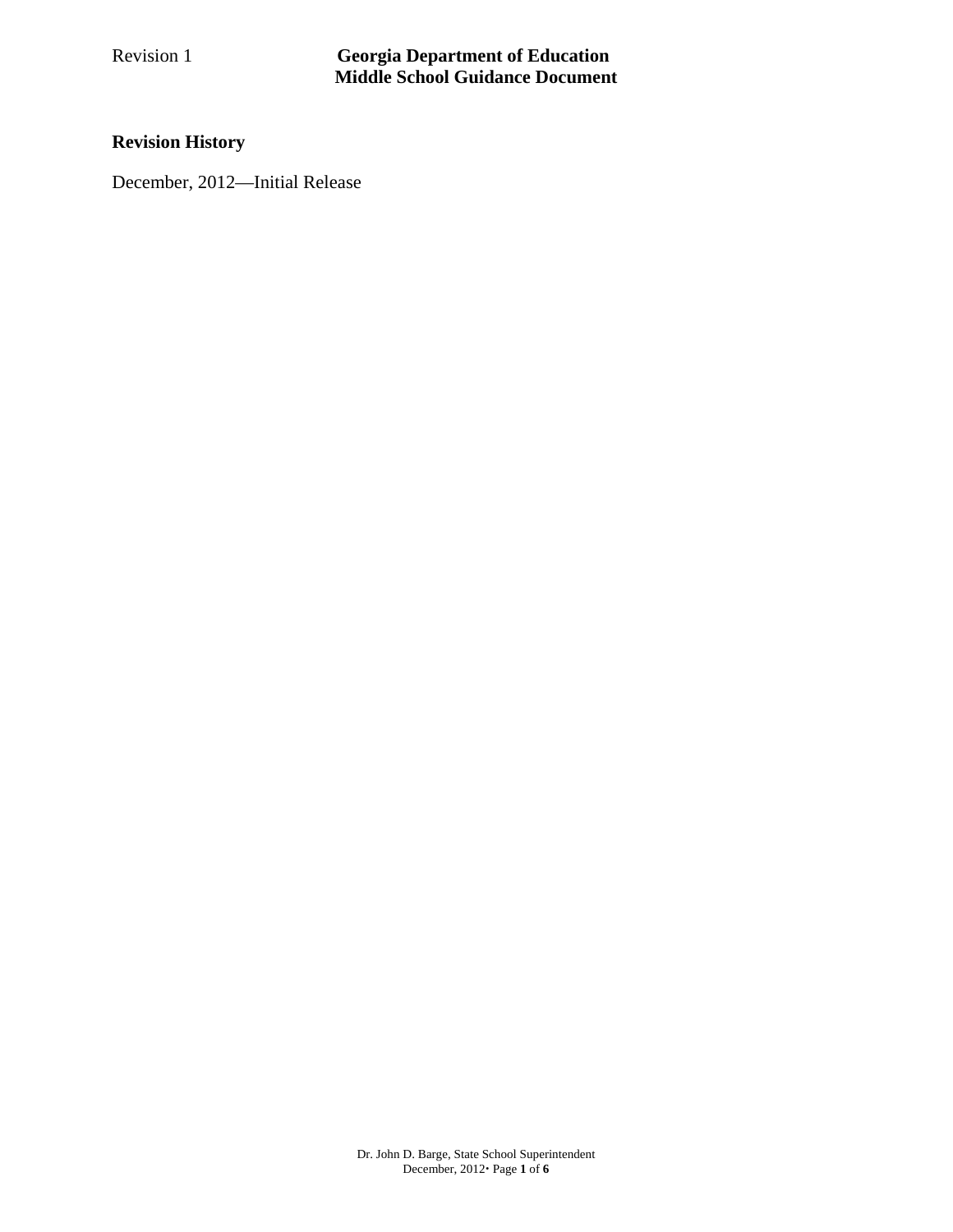#### *College and Career Ready Performance indicators:*

- Percent of students completing 2 or more state defined career related assessments/inventories by the end of grade 8
- Percent of students with a complete state defined Individual Graduation Plan (IGP) by the end of grade 8

#### *Introduction*

The Individual Graduation Plan (IGP) is a four-year plan for students and their parents/guardians for use in grades 9-12. The student's IGP is developed by the end of grade 8 based on self-awareness and educational and career explorations. Once the student reaches high school, every effort should be made to assist the student with his/her future planning to include all possible options to reach education and career goals, including dual enrollment and virtual school. To minimize limitations on the student's effort to explore his/her options, the entire course catalog should be available for students to consider course selections while in the middle grades and continuing on in high school. Local schools should determine a delivery method for completion of the IGP which includes two career-related assessments. Data is collected at the end of grade 8 for the IGP. Local schools maintain a paper copy of the IGP as a form of documentation.

As a result of previous legislation (HB 400) and Georgia Department of Education State Board Rule 160-4-08-.09, Georgia has identified specific tasks at grades 6, 7, and 8 to assist students and their parents/guardians in the educational and career planning process. This process will guide students in the development of the Individual Graduation Plan.

For accountability purposes, the College and Career Ready Performance (CCRPI) indicators are identified in the list below with recommended timelines to meet requirements**:** 

- All  $6<sup>th</sup>$  graders should complete one (1) career-related assessment from the approved list (see page 4) and record his/her scores in their electronic portfolios (CCRPI Indicator)
- All  $7<sup>th</sup>$  graders should complete one (1) career-related assessment from the approved list (see page 4) and record his/her scores in their electronic portfolios (CCRPI Indicator)
- All  $8<sup>th</sup>$  graders should complete an Individual Graduation Plan by the end of the second semester and record in their portfolios prior to the transitional parent/student conference or student-led parent conference (CCRPI Indicator)

NOTE: The College and Career Ready Performance Indicators require that the two (2) career related assessments listed in grades 6 and 7 must be completed by the end of  $8<sup>th</sup>$  grade.

Other tasks identified by the legislation listed above are as follows:

- All 6<sup>th</sup> graders should have accounts/portfolios created in a system selected careerinformation system
- All  $7<sup>th</sup>$  graders should identify three (3) clusters/concentrations of interest and record in their electronic portfolios
- All  $8<sup>th</sup>$  graders should explore at least three (3) occupations and record the occupational information in their portfolios prior to the transitional parent/student conference or student-led parent conference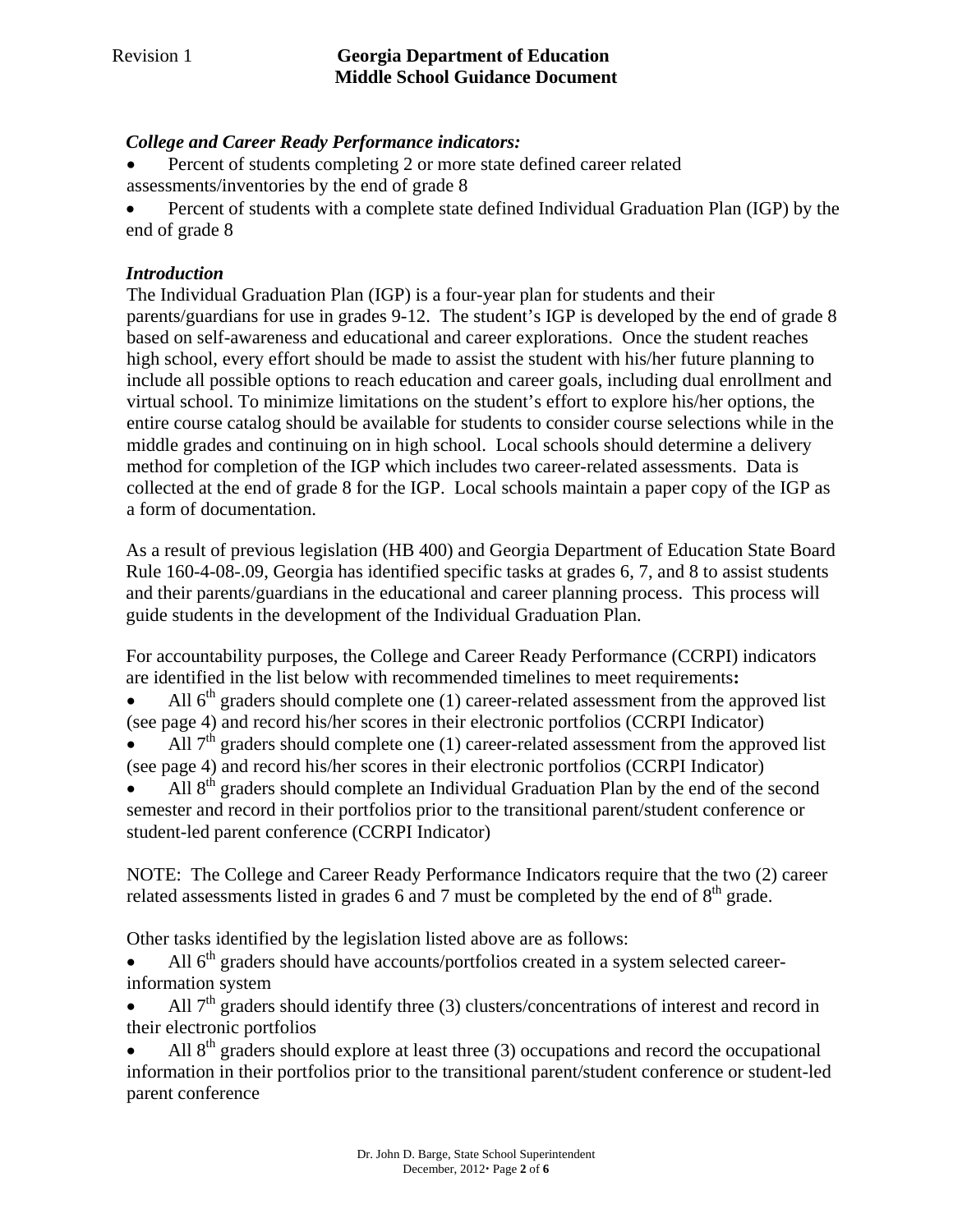#### *A completed Individual Graduation Plan (IGP) includes the following required items:*

*The Individual Graduation Plan includes a pathway/focus area of study*.

Students who enrolled in the  $9<sup>th</sup>$  grade in the fall of 2008-2009 will select coursework based on Georgia's CTAE career pathways and/or fine arts and/or modern world language focused areas of study. (See High School Graduation Requirements IHF (6) 160-4-2-.48) Beginning in fall of 2013-2014, first year freshmen will follow the same requirements as outlined in the rule. However, they will choose from the newly-defined career pathways which are aligned to the seventeen career clusters. These pathways will be finalized and adopted by the State Board of Education during Spring 2013.

#### *The Individual Graduation Plan includes provisions of a student's Individualized Education Program (IEP), where applicable*.

Students with disabilities should receive assistance, if applicable, when completing the Individual Graduation Plan that includes appropriate assessments and coursework as reflected in their Individual Education Plan (IEP). The IGP should act as a companion piece to the IEP during the annual evaluation with approval of parents/guardians. Parents may approve the individual graduation plan during that session. (See page 5 for more information)

#### *The Individual Graduation Plan includes educational and broad career goals and contains both academic and career pathway coursework including advanced academic, fine arts, and modern world languages focused area of study*.

Students will begin to define and re-define their choices in the narrowing process from clusters, to pathways including advanced academic, fine arts and modern world languages, to specific occupations. In addition, the plan should include the students' coursework required for postsecondary admissions.

 *The Individual Graduation Plan should include flexibility to change a career focus, but continue to meet graduation requirements for graduation and postsecondary admissions.*  For students who enrolled in the school year 2008-2009, the plan should have at least 23 units recorded and/or the system's required units for graduation. Local systems should review and edit, if needed, the plan at one time each year in grades 9-12. Students and their families should be made aware of postsecondary admission requirements and HOPE scholarship requirements and encouraged to plan accordingly for transition to postsecondary education, including two years of the same foreign language in order to attend University System of Georgia Institutions. For additional information regarding postsecondary admissions at University System of Georgia institutions, access *Staying on Course* at http://www.usg.edu/student\_affairs/documents/Staying\_on\_Course.pdf. See the admissions requirements for Technical System of Georgia institutions at https://tcsg.edu/admissions.php In addition, students and their families must be made aware of dual credit opportunities that earn both high school and college credit simultaneously while in high school and HOPE Scholarship Rigor requirements can be found at

http://www.gsfc.org/main/publishing/pdf/2011/hope\_rigor\_requirements.pdf.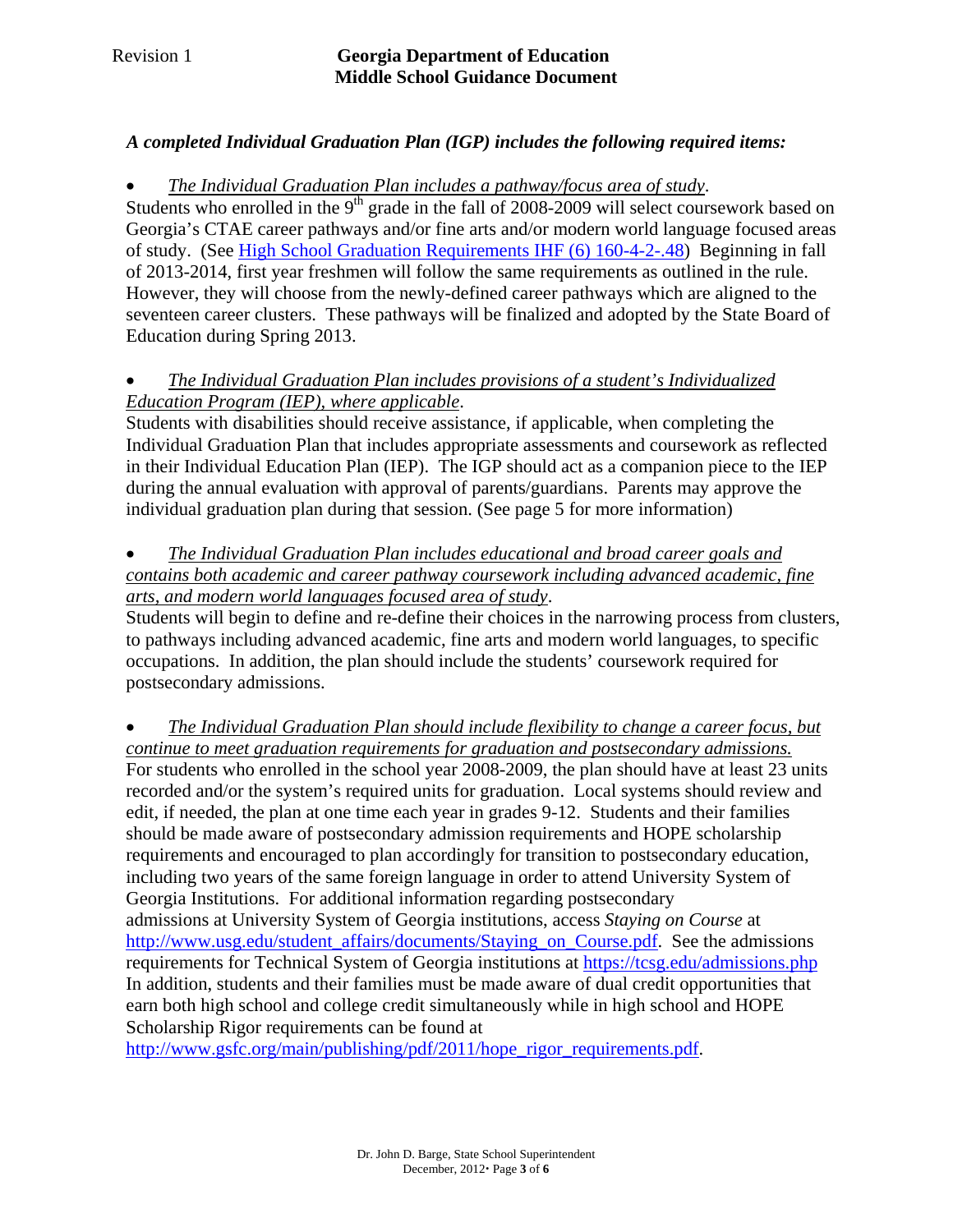#### *The Individual Graduation Plan should be completed in consultation with a counselor/advisor*.

The counselor/advisor should consult and approve the plan to ensure all grade 8 students have a completed Individual Graduation Plan. The counselor/advisor should acknowledge approval electronically on the selected career information system.

*The Individual Graduation Plan should be approved by the parent/guardian*.

The parent/guardian should have the opportunity to analyze, question and/or edit the plan. The parent/guardian should indicate approval of the plan electronically on the selected career information system.

#### *Students should complete at least two (2) Georgia defined career-related assessments before the end of grade 8.*

The local school system is responsible for administering two (2) career-related assessments at the middle school level. This task will assist students educational and career planning that culminates in the Individual Graduation Plan by the end of grade 8. A completed assessment has the student's recorded scores in the electronic portfolio in the system-selected comprehensive career-information system. Data is collected at the end of grade 8.

| <b>Gacollege411 Assessments</b>                                         | <b>Georgia Career</b><br><b>Information System</b> |                                    |
|-------------------------------------------------------------------------|----------------------------------------------------|------------------------------------|
| <b>FREE</b>                                                             | <b>Assessments (GCIS)</b>                          | <b>Career Cruising Assessments</b> |
| State-Defined Career-related Assessments for $6th$ and/or $7th$ grades: |                                                    |                                    |
|                                                                         | Career Cluster Inventory                           |                                    |
| <b>Career Cluster Survey</b>                                            | (by Careers)                                       | Learning Style                     |
| <b>Interest Profiler</b>                                                | O*Net Interest Profiler                            | <b>Career Matchmaker</b>           |
| <b>Additional Assessments to Enhance the Program</b>                    |                                                    |                                    |
| Career Keys                                                             | <b>Work Importance Locator</b>                     | My Skills                          |
| <b>Basic Skills Survey</b>                                              | <b>Reality Check</b>                               | <b>Abilities Profiler</b>          |
| <b>Transferable Skills</b>                                              |                                                    |                                    |
| Checklist                                                               |                                                    |                                    |
| <b>Work Values Sorter</b>                                               |                                                    |                                    |

#### *Additional Information for Career-Related Assessments*

 Georgia has "defined" specific career-related assessments based on vendor calculations of Lexile scores at the middle school level; "additional" assessments may be utilized to enhance the local school program as needed (see the chart above).

• Local systems should select assessments from the "defined list." Students should complete one assessment at grade 6 and one at grade 7.

 Student assessment data should be posted to the electronic portfolio if the information does not save automatically.